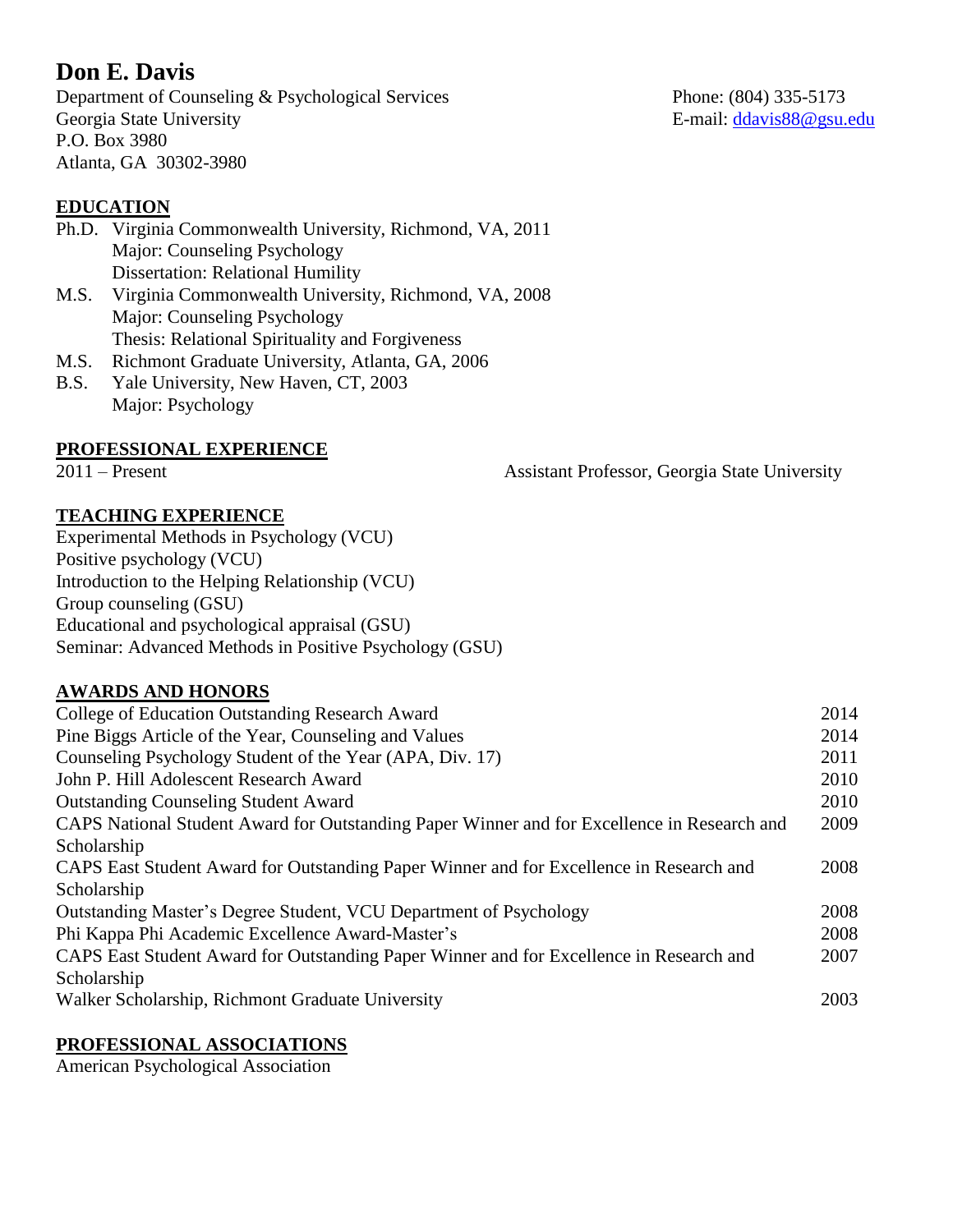## **GRANTS FUNDED (IN PROGRESS;** *n* **= 8)**

- 2015-2016. Internal Grant: Georgia State University Technology Grant. Integrated audio/video stress lab. Role: Co-Investigator. (\$69,905 direct costs)
- 2015-2016. John Templeton Foundation. Project amazing grace: Understanding the nature of divine and human grace, Phase 1. Role: Core Research Team Member. (PI Robert Emmons) (9/1/15-8/31/16, \$215,183).
- 2014-2015. Internal Grant: Georgia State University Technology Grant. Training Graduate Students in State-ofthe-Art Methods of Measuring Stress. Role: Principle Investigator. (\$47,593 direct costs)
- 2014. John Templeton Foundation. Behavioral Measures of Humility in Couples. (Role: Principal Investigator)(1/1/14-12/31/15, \$246,000).
- 2013-2015. John Templeton Foundation. Intellectual humility in religious leaders. Role: Consultant. (4/22/13- 6/10/15, \$262,970).
- 2013-2015. John Templeton Foundation. The development, validation, and dissemination of measures of intellectual humility and humility. Role: Co-Investigator. (PI Peter Hill). (6/1/13-5/31/15, \$1,542,303).
- 2010-2015. John Templeton Foundation. Relational humility: An interdisciplinary approach to the study of humility. Role: Co-Investigator. (8/1/10-7/31/15, \$344,584 direct costs).
- 2014-present. John Templeton Foundation. A Church-Based Humility Intervention Study. Role: Consultant (\$22,000)

# **GRANTS FUNDED** (Completed;  $n = 4$ )

- 2013. University of North Texas. Humility and relationship satisfaction in married couples. (Role: consultant) (1/1/13-12/31/13, \$7,500).
- 2013-2014. Internal Grant: Georgia State University. Developing a Behavioral Measure of General and Intellectual Humility, Don E. Davis (Principal Investigator), Kenneth Rice (co-PI). (\$25,000 direct costs).
- 2013-2014. Internal Grant: Georgia State University. Technology Grant to Develop an Advanced Methods in Positive Psychology Course. Role: Principal Investigator. (\$33,000 direct costs)
- 2012-2014. John Templeton Foundation/Great Good Science Center: Expanding the Science and Practice of Gratitude Initiative. A Model of Bullying Based on Gratitude and its Effects on Social Bonds. Role: Co-Principle Investigator. (\$180,925 direct costs).

# **MANUSCRIPTS IN PRESS OR PUBLISHED**  $(n = 84)$

## *In Press (n = 28)*

- Ajibade, O., Hook, J. N., Utsey, S. O., Davis, D. E., & Van Tongeren, D. R. (in press). Racial identity, religious commitment, and well-being in African Americans. Journal of Black Psychology.
- Choe, E., Davis, D. E., McElroy, S., Westbrook, C., Van Neunen, M., Van Tongeren, D., Hook, J. (in press). Relational Spirituality and Forgiveness of Offenses Committed by Religious Leaders. *International Journal for the Psychology of Religion, in press.*
- Davis, D., Choe, E., Meyers, J., Wade, N., Varjas, K., Gifford, A., Quinn, A., Hook, J., Van Tongeren, D., Griffen, B., Worthington, E. L., Jr. (in press). Thankful for the little things: A meta-analysis of gratitude interventions. *Journal of Counseling Psychology, in press.*
- Davis, D., Yang, X., DeBlaere, C., McElroy, S., Van Tongeren, D., Hook, J., Worthington, E. (in press). The injustice gap. Psychology of Religion and Spirituality, in press.
- Davis, D. E., Rice, K., Van Tongeren, D., Hook, J., DeBlaere, C., Worthington, E. L, Jr., Choe, E. (in press). The moral foundations hypothesis does not replicate well in Black samples. *Journal of Personality and Social Psychology, in press.*
- Davis, D. E., DeBlaere, C., Brubaker, K., Owen, J., Jordan, T., Hook, J., Van Tongeren, D. (in press). Microaggressions and perceptions of cultural humility in counseling. *Journal of Counseling & Development, in press.*
- Davis, D. E., Rice, K. G., McElroy, S., DeBlaere, C., Choe, E., Van Tongeren, D. R., Hook, J. N. (in press).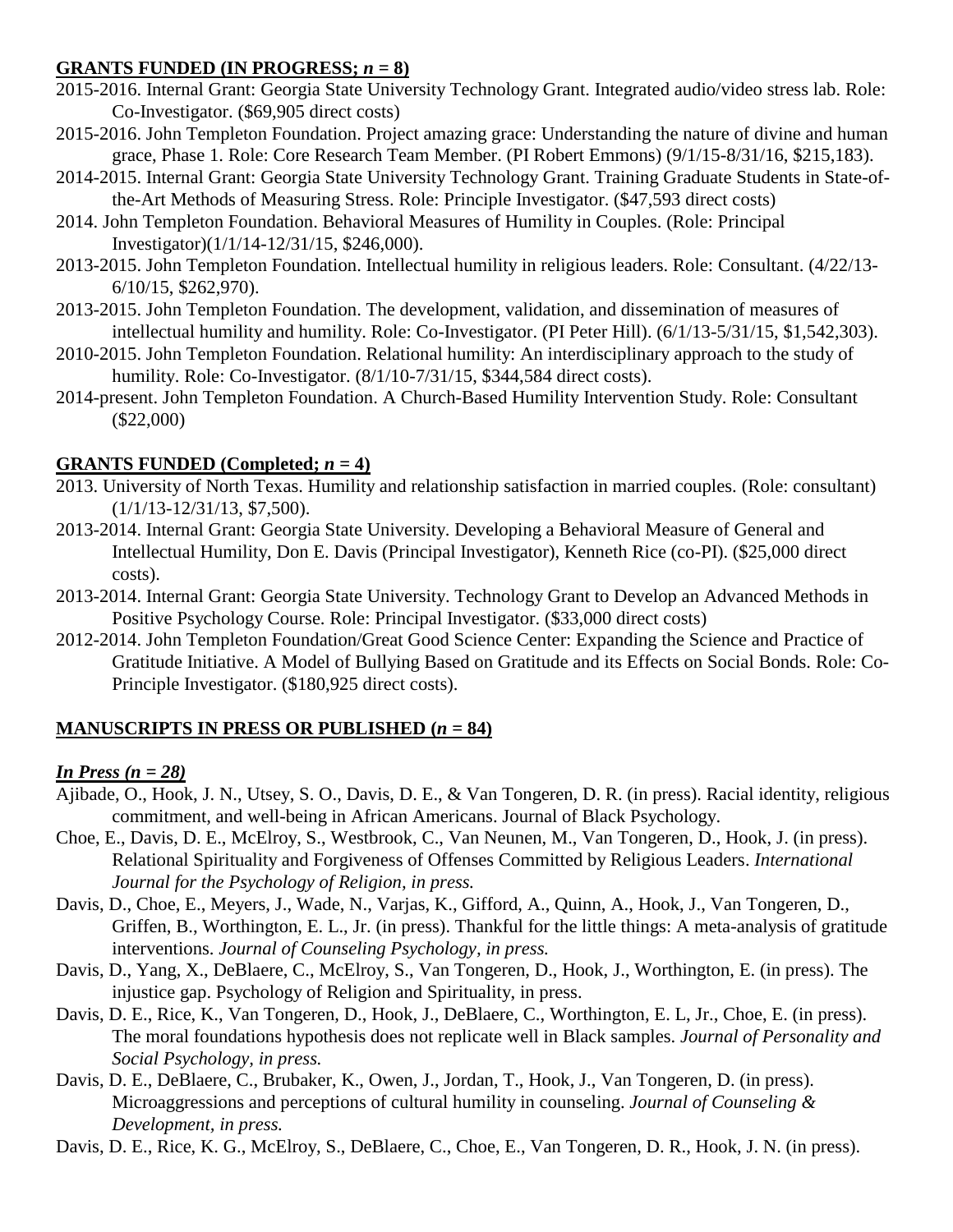Distinguishing Intellectual Humility and General Humility. *Journal of Positive Psychology, in press.*

- Davis, D. E., DeBlaere, C., Hook, J. N., Burnette, J., Van Tongeren, D. R., Rice, K. G., Worthington, E. L. Jr. (in press). Intergroup forgiveness of race-related offenses. *Journal of Counseling Psychology, in press.*
- Davis, D. E., Rice, K. G., Hook, J. N., Van Tongeren, DeBlaere, C. Choe, E., Worthington, E. L., Jr. (in press). Development of the Sources of Spirituality Scale. *Journal of Counseling Psychology, in press.*
- Davis, D. E., Hook, J. N., Van Tongeren, D. R., DeBlaere, C., Rice, K. G., Worthington, E.,L., Jr. (in press). Making a decision to forgive. *Journal of Counseling Psychology, in press.*
- Davis, D. E., Ho, M., Griffen, B., Bell, C., Hook, J., Van Tongeren, D., DeBlaere, C., Worthington, E., Jr., Westbrook, C. (in press). Forgiving the Self and Physical and Mental Health Correlates: A Meta-analytic Review. *Journal of Counseling Psychology, in press.*
- Davis, E., Cuthbert, A., Hays, L., Aten, J., Van Tongeren, D., Hook, J., Davis, D., Boan, D. (in press). Using qualitative and mixed methods to study relational spirituality. *Psychology of Religion and Spirituality, in press.*
- Griffin, B. J., Worthington, E. L., Jr., Lavelock, C. R., Greer, C. L., Lin, Y., Davis, D. E., Hook, J.N. (in press). Efficacy of a Self-forgiveness Workbook: A Randomized Controlled Trial with Interpersonal Offenders. *Journal of Counseling Psychology, in press.*
- *Hook, J. N., Farrell, J. E., Davis, D. E., DeBlaere, C., Van Tongeren, D. R., & Utsey, S. O. (in press). Cultural humility and racial microaggressions in counseling. Journal of Counseling Psychology, in press.*
- Hook, J. N., Davis, D. E., Van Tongeren, D. R., Hill, P. C., Worthington, E. L., Jr., Farrell, J. E., & Dieke, P. (in press). Intellectual humility and forgiveness of religious leaders. Journal of Positive Psychology.
- Hook, J., Davis, D., & Van Tongeren. (in press). Shifting Social Motives and Religious Expression in a Global World. *Religion, Brain, & Behavior, in press.*
- Hook, J. N., Worthington, E. L., Jr. Utsey, S. O., Davis, D. E., Van Tongeren, D. R., Gartner, A. L., Jennings, D. J., Dueck, A. (in press). Negative Internal Causal Attributions of a Specific Offense and Forgiveness, *Personal Relationships, in press.*
- Hook, J. N., Watkins, C. E., Jr., Davis, D. E., Owen, J., Van Tongeren, D. R., & Ramos, M. (in press). Cultural humility in psychotherapy supervision. *American Journal of Psychotherapy, in press.*
- Hook, J. N., Farrell, J. E., Ramos, M., Davis, D. E., Van Tongeren, D. R., & Grubbs, J. (in press). Religiousness and congruence between sexual values and behaviors. *Journal of Psychology and Christianity, in press.*
- Owen, J., Drianne, J., Tao, K., Adelson, J., Hook, J., & Davis, D. (in press). Racial/Ethnic Disparities in Client Dropout: The Role of Therapists Cultural Comfort. *Psychotherapy Research, in press.*
- Owen, J., Tao, K., Drinane, J., Hook, J., Davis, D., FooKune, N. (in press). Therapists' Multicultural Orientation: Cultural (Missed) Opportunities and Cultural Humility. *Professional Psychology: Research and Practice.*
- Rice, K., Ray, M., Davis, D., DeBlaere, C., Ashby, J. (in press). Perfectionism and longitudinal patterns of stress for STEM majors. Implications for academic performance. *Journal of Counseling Psychology, in press.*
- Van Tongeren, D. (in press), Green, J., Hulsey, T., Hook, J., Davis, D. Prosociality Enhances Meaning in Life. *Journal of Positive Psychology, in press.*
- Van Tongeren, D. R., Stafford, J., Hook, J. N., Green, J. D., Davis, D. E., & Johnson, K. A. (in press). Humility attenuates negative attitudes and behaviors toward religious outgroup members*. Journal of Positive Psychology, in press.*
- Van Tongeren, D. R., Hakim, S., Hook, J. N., Johnson, K. A., Green, J. D., Hulsey, T. L., & Davis, D. E. (in press). Toward an understanding of religious tolerance: Quest religiousness and positive attitudes toward religiously dissimilar others. *The International Journal for the Psychology of Religion, in press.*
- Van Tongeren, D. R., Green, J. D., Davis, D. E., Hook, J. N., & Hulsey, T. L. (in press). Prosociality enhances meaning in life. *Journal of Positive Psychology, in press.*
- Van Tongeren, D. R., Davis, D. E., Hook, J. N., & Johnson, K. A. (in press). Security versus growth: Existential tradeoffs of various religious perspectives. *Psychology of Religion and Spirituality, in press.*
- Zhang, H., Farrell, J., Hook, J., Davis, D., Johnson, K., Intellectual humility and forgiveness of religious conflict. *Journal of Psychology and Theology, in press.*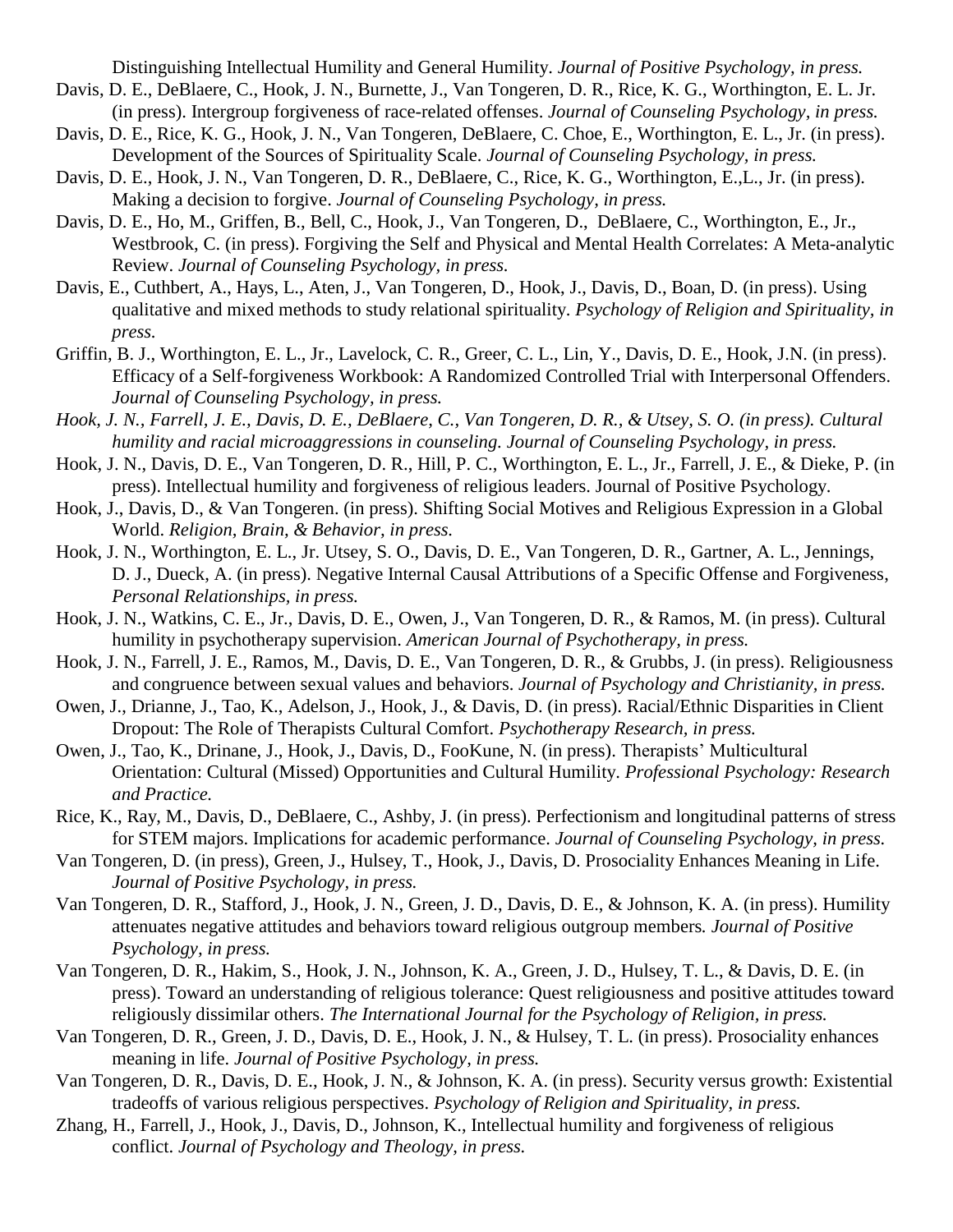#### *(n = 56)*

- Farrell, J. E., Hook, J. N., Ramos, M., Davis, D. E., Van Tongeren, D. R., & Ruiz, J. M. (2015). Humility and relationship outcomes in couples: The mediating role of commitment. *Couple and Family Psychology, 4, 14-26.*
- Hook, J. N., Farrell, J. E., Davis, D. E., Van Tongeren, D. R., Griffin, B. J., Grubbs, J., Penberthy, J. K., & Bedics, J. D. (2015). Self-forgiveness and hypersexual behavior. *Sexual Addiction and Compulsivity, 22*, 59-70.
- Hook, J. N., Reid, R. C., Penberthy, K. J., Davis, D. E., Jennings, D. J. (2015). Methodological Review of Treatments for Hypersexual Behavior. Journal of Sex & Martial Therapy, 22, 59-70.
- Van Tongeren, D. R., Green, J. D., Hook, J. N., Davis, D. E., Davis, J. L., Ramos, M. (2015). Forgiveness increases meaning in life. *Social Psychological and Personality Sciences, 6, 47-55.*
- Worthington, E.L., Jr., Berry, J.W., Hook, J.N., Davis, D.E., Scherer, M., Griffin, B.J, Wade, N.G., Yarhouse, M, Ripley, J.S., Miller, A.J., Sharp, C.B., Canter, D.E., Campana, K.L (2015). Forgiveness-Reconciliation and Communication-Conflict-Resolution Interventions versus Retested Controls in Early Married Couples, Journal of Counseling Psychology, 62, 14-27.
- Bell, C., Woodruff, E., Davis, D., Van Tongeren, D., Hook, J., Worthington, E. (2014). Community sanctification of forgiveness. *Journal of Psychology and Theology, 42, 243-251.*
- Davis, D. E., Ashby, J., Hook, J. N., McElroy, S. (2014). Religious Coping, Coping Resources, and Depressive Symptoms: Test of a Mediation Model. *Counseling values, 59, 139-154.*
- Davis, D. & Hook, J. (2014). Humility, Religion, and Spirituality: An Endpiece. *Journal of Psychology and Theology, 42, 111-117.*
- Davis, D. E., Van Tongeren, D. R., Hook, J. N., Davis, E. B., & Worthington, E. L., Jr. (2014). Relational spirituality and forgiveness: Appraisals that may hinder forgiveness. *Psychology of Religion and Spirituality, 6,* 102-112.
- Dwiwardani, C., Hill, P., Bollinger, R., Marks, L., Steele, J., Doolin, H., Wood, S., Hook, J., Davis, D. (2014). Virtues Develop from a Secure Base: Attachment and Resilience as Predictors of Humility, Gratitude and Forgiveness. *Journal of Theology and Psychology, 42, 83-90.*
- Hook, J. & Davis. (2014). Humility, Religion, and Spirituality: Introduction to the Special Issue. *Journal of Theology and Psychology, 42,* 3-6.
- Hook, J.N., Worthington, E. L, Davis, D.E., Atkins, D. (2014). Religion and Couple Therapy: Description and Preliminary Outcome Data. *Psychology of Religion and Spirituality, 6, 94-101.*
- Lavelock, C., Worthington, E., Davis, D., Griffin, B., Reid, C., Hook, J., Van Tongeren, D. (2014). The quiet virtue speaks: An intervention to promote humility. *Journal of Psychology and Theology*, 41, 99-110.
- McElroy, S., Rice, K., Davis, D., Hook, J., Hill, P., Worthington, E., & Van Tongeren, D. (2014). Intellectual Humility: Scale Development and Theoretical Elaborations in the Context of Religious Leadership. *Journal of Psychology and Theology, 42,* 19-30.
- Owen, J., Jordan, T., Turner, D., Davis, D., Hook, J., & Leach, M. (2014). Therapists' multicultural orientation: Client perceptions of cultural humility, spiritual/religious commitment, and therapy outcomes. *Journal of Psychology and Theology, 42,* 91-98.
- Schultz, K., Hook, J. N., Davis, D. E., Penberthy, J. K., & Reid, R. C. (2014). Nonparaphilic Hypersexual Behavior and Depressive Symptoms: A Meta-Analytic Review of the Literature. *Journal of Sex & Marital Therapy, 40,* 477-487.
- Van Tongeren, D. R., Davis, D. E., Hook, J.N. (2014). Social Benefits of Humility: Initiating and Maintaining Romantic Relationships. *Journal of Positive Psychology, 9, 313-321.*
- Cook, S. W., Aten, J. D., Moore, M., Hook, J. N., & Davis, D. E. (2013). Resource loss, religiousness, health, and posttraumatic growth following Hurricane Katrina. *Mental Health, Religion & Culture, 16*, 352-366. Davis, D. E., Worthington Jr, E. L., Hook, J. N., & Hill, P. C. (2013). Research on religion/spirituality and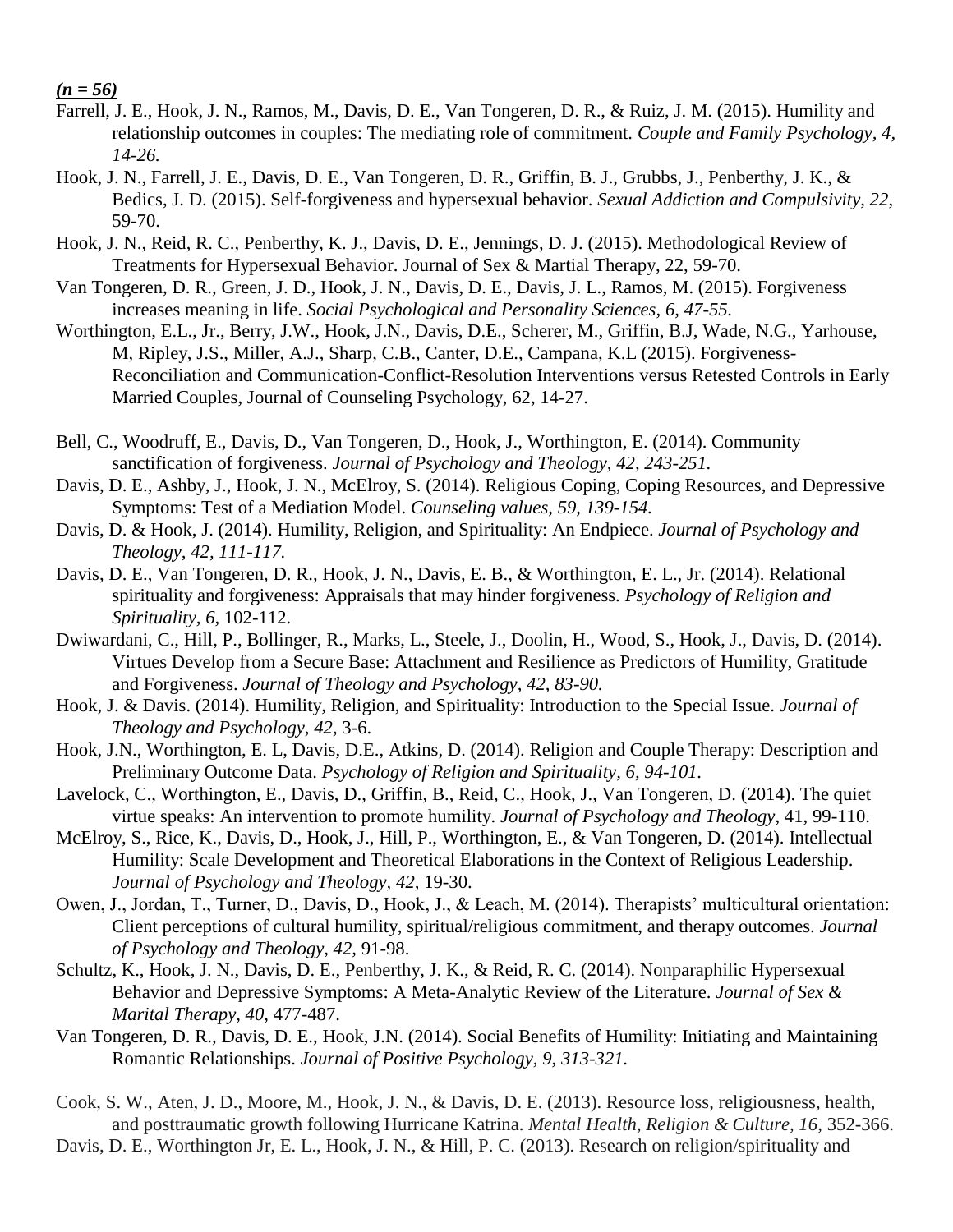forgiveness: A meta-analytic review. *Psychology of Religion and Spirituality, 5*, 233.

- Dorn, K., Hook, J. N., Davis, D. E., Van Tongeren, D. R., & Worthington Jr, E. L. (2014). Behavioral methods of assessing forgiveness. *The Journal of Positive Psychology, 9*, 75-80.
- Hook, J. N., Davis, D. E., Owen, J., Worthington Jr, E. L., & Utsey, S. O. (2013). Cultural humility: Measuring openness to culturally diverse clients. *Journal of counseling psychology, 60,* 353.
- Hook, J. N., Worthington, E. L., Davis, D. E., Watkins, D., Hui, E., Luo, W., ... & Reyna, S. H. (2013). A China–New Zealand comparison of forgiveness. *Asian Journal of Social Psychology, 16*, 286-291.
- Miller, A. J., Worthington Jr, E. L., Hook, J. N., Davis, D. E., Gartner, A. L., & Frohne, N. A. (2013). Managing Hurt and Disappointment: Improving Communication of Reproach and Apology. *Journal of Mental Health Counseling, 35,* 108-123.
- Van Tongeren, D. R., Hook, J. N., & Davis, D. E. (2013). Defensive religion as a source of meaning in life: A dual mediational model. *Psychology of Religion and Spirituality, 5*, 227.
- Van Tongeren, D. R., Green, J. D., Davis, D. E., Worthington, E. L., & Reid, C. A. (2013). Till death do us part: Terror management and forgiveness in close relationships. *Personal Relationships, 20*, 755-768.
- Womack, S. D., Hook, J. N., \*Ramos, M., Davis, D. E., & Penberthy, J. K. (2013). Measuring hypersexual behavior. *Sexual Addiction and Compulsivity, 20*, 65-78.
- Aten, J. D., Bennett, P. R., Hill, P. C., Davis, D., & Hook, J. N. (2012). Predictors of God concept and God control after Hurricane Katrina. *Psychology of Religion and Spirituality, 4*, 182.
- Burnette, J. L., McCullough, M. E., Van Tongeren, D. R., & Davis, D. E. (2012). Forgiveness results from integrating information about relationship value and exploitation risk. *Personality and Social Psychology Bulletin, 38*, 345-356.
- Davis, D. E., Hook, J. N., Van Tongeren, D. R., Gartner, A. L., & Worthington Jr, E. L. (2012). Can Religion Promote Virtue?: A More Stringent Test of the Model of Relational Spirituality and Forgiveness. *International Journal for the Psychology of Religion, 22,* 252-266.
- Davis, D. E., Worthington, E. L., Jr., Hook, J. N., Emmons, R. A., Hill, P. C., & Burnette, J. L.(2012). Humility and the development and repair of social bonds: Two longitudinal studies. *Self and Identity, 11*, 1-20.
- Hook, J. N., Ripley, J. S., Worthington, E. L., Jr., & Davis, D. E. (2012). Christian approaches for helping couples: Review of empirical research and recommendations for clinicians. *Journal of Psychology and Christianity*, *30*, 213-222.
- Hook, J. N. & Davis, D. E. (2012). Integration, Multicultural Counseling, and Social Justice. *Journal of Psychology and Christianity, 40, 102-106.*
- Hook, J. N., & Davis, D. E. (2012). Lessons from the Research Program at Virginia Commonwealth University Applied to My Faculty Position. *Journal of Psychology & Christianity, 31.* 330-333.
- Hook, J. N., Worthington, E. L., Jr., Utsey, S. O, Davis, D. E., & Burnette, J. L. (2012). Collectivistic selfconstrual and forgiveness. *Counseling and Values, 57,* 109-124.
- Hook, J. N., Worthington, E. L., Utsey, S. O., Davis, D. E., Gartner, A. L., Jennings, D. J., ... & Dueck, A. (2012). Does forgiveness require interpersonal interactions? Individual differences in conceptualization of forgiveness. *Personality and Individual Differences, 53*, 687-692.
- Van Tongeren, D. R., Welch. R. D., Davis, D. E., Green, J. D., & Worthington, E. L., Jr. (2012). Priming virtue: Forgiveness and justice elicit divergent moral judgments among religious individuals. *Journal of Positive Psychology, 7,* 405-415*.*
- Davis, D. E., Hook, J. N., Van Tongeren, D. R., & Worthington, E. L., Jr. (2011). Sanctification of forgiveness. *Journal of Religion and Spirituality,* 4, 31-39.
- Davis, D. E., Hook, J. N., Worthington, E. L., Jr., Van Tongeren, D. R., Gartner, A. L., & Jennings, D. J. II., Emmons, R. (2011). Relational humility: Conceptualizing and measuring humility as a personality judgment. *Journal of Personality Assessment*, 225-234.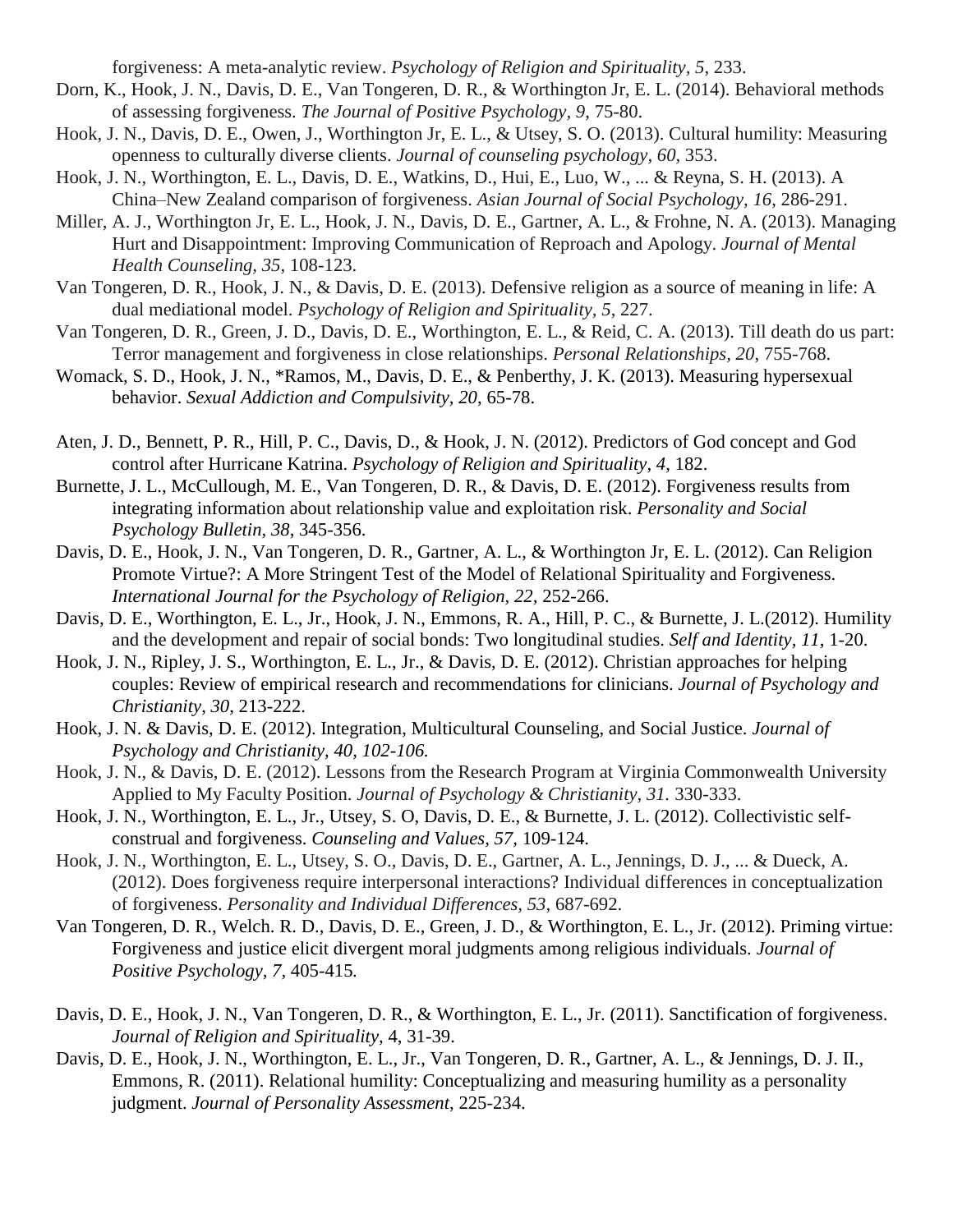- Hook, J. N., Worthington, E. L., Jr., Hook, J. P., Miller, B. T., & Davis, D. E. (2011). Marriage matters: A description and examination of a church-based marital education program. *Pastoral Psychology*, 60, 869-875.
- Penberthy, J. K., Hook, J. N., Vaughan, M. D., Davis, D. E., Wagley, J. N., DiClemente, C. C., Johnson, B. A. (2011). Impact of motivational changes on drinking outcomes in pharmacobehavioral treatment for alcohol dependence. *Alcoholism: Clinical and Experimental Research*, 35, 1694-1704.
- Vaughan, M. D., Hook, J. N., Wagley, J. N., Davis, D. E., Hill, C., Johnson, B. A., & Penberthy, J. K. (2012). Changes in Affect and Drinking Outcomes in a Pharmacobehavioral Trial for Alcohol Dependence. *Addictive Disorders & Their Treatment, 11*, 14-25.
- Watkins, D. A. , Hui, E. K. P. , Luo, W., Regmi, M., Worthington Jr., E. L. , Jr., Hook, J. N., Davis, D. E. (2011). Forgiveness and interpersonal relationships: A Nepalese investigation. *Journal of Social Psychology, 151*(2), 150-161.
- Worthington, E. L., Jr., Hook, J. N., Davis, D. E., & McDaniel, M. (2011). Religion and spirituality. *Journal of Clinical Psychology, 67*, 204-214.
- Davis, D. E., Hook, J. N., Worthington, E. L., Jr., Van Tongeren, D. R., Gartner, A. L., & Jennings, D. J., II (2010). Relational spirituality and forgiveness: Development of the Spiritual Humility Scale (SHS). *Journal of Psychology and Theology, 38*(2), 91-100.
- Davis, D. E., Hook, J. N., Worthington, E. L., Jr., Van Tongeren, D. R., Gartner, A. L., & Jennings, D. J., II., Norton, L. (2010). Relational spirituality and dealing with transgressions: The development of the Relational Engagement of the Sacred for a Transgression (REST) scale. *International Journal for the Psychology of Religion, 20, 1–15.*
- Davis, D. E., Worthington, E. L., Jr., & Hook, J. N. (2010). Relational humility: A review of definitions and measurement strategies, *Journal of Positive Psychology, 5,* 243-252.
- Hook, J. N., Hook. J. P., Davis, D. E., Worthington, E. L., Jr., & Penberthy, K. J. (2010). Measuring sexual addiction and compulsivity: A critical review of instruments. *Journal of Sex and Marital Therapy, 36*, 261-275.
- Hook, J. N., Worthington, E. L., Jr., Davis, D. E., Gartner, A. L., Jennings, J., & Hook, J. P. (2010). Empirically supported religious and spiritual therapies. *Journal of Clinical Psychology*, *66*(1), 46-72.
- Kiefer, R. P., Worthington, E. L., Jr., Myers, B., Kliewer, W. L., Berry, J. W., Davis, D. E., Kilgour, J., Jr., Miller, A. J., Van Tongeren, D. R., & Hunter, J. L. (2010). Training parents in forgiveness and reconciliation. *American Journal of Family Therapy, 38*, 32-49.
- Worthington, E. L., Jr., Greer, C. L., Hook, J. N., Davis, D. E., Gartner, A. L., Jennings, D. J. II, Greer, T. W., Norton, L., & Toussaint, L. (2010). Relational spirituality and forgiveness in organizational life: Theory, status of research, and new ideas for discovery. *Journal of Management, Spirituality, and Religion, 7*, 119- 134.
- Worthington, E. L., Jr., Hunter, J. L., Sharp, C. B., Hook, J. N., Van Tongeren, D. R., Davis, D. E., Miller, A. J., Gingrich, F. C., Sandage, S. J., Lao, E., Bubod, L., & Monforte-Milton, M. M. (2010). A psychoeducational intervention to promote forgiveness in Christians in the Philippines. *Journal of Mental Health Counseling, 32*, 75-93.
- Burnette, J. L., Davis, D. E., Green, J. D., Worthington, E. L., Jr., & Bradfield, E. (2009). Insecure attachment and depressive symptoms: The mediating role of rumination, empathy, and forgiveness. *Personality and Individual Differences*, *46,* 276-280.
- Davis, D. E., Worthington, E. L., Jr., Hook, J. N., & Van Tongeren, D. R. (2009). The Dedication to the Sacred (DS) Scale: Adapting a marriage measure to study relational spirituality. *Journal of Psychology and Theology, 37*, 265-275.
- Davis, D. E., Worthington, E. L., Jr., Hook, J. N., Van Tongeren, D. R., Green, J. D., & Jennings, D. J. II (2009). Relational spirituality and the development of the Similarity of the Offender's Spirituality (SOS) Scale. *Psychology of Religion and Spirituality, 1*, 249-262.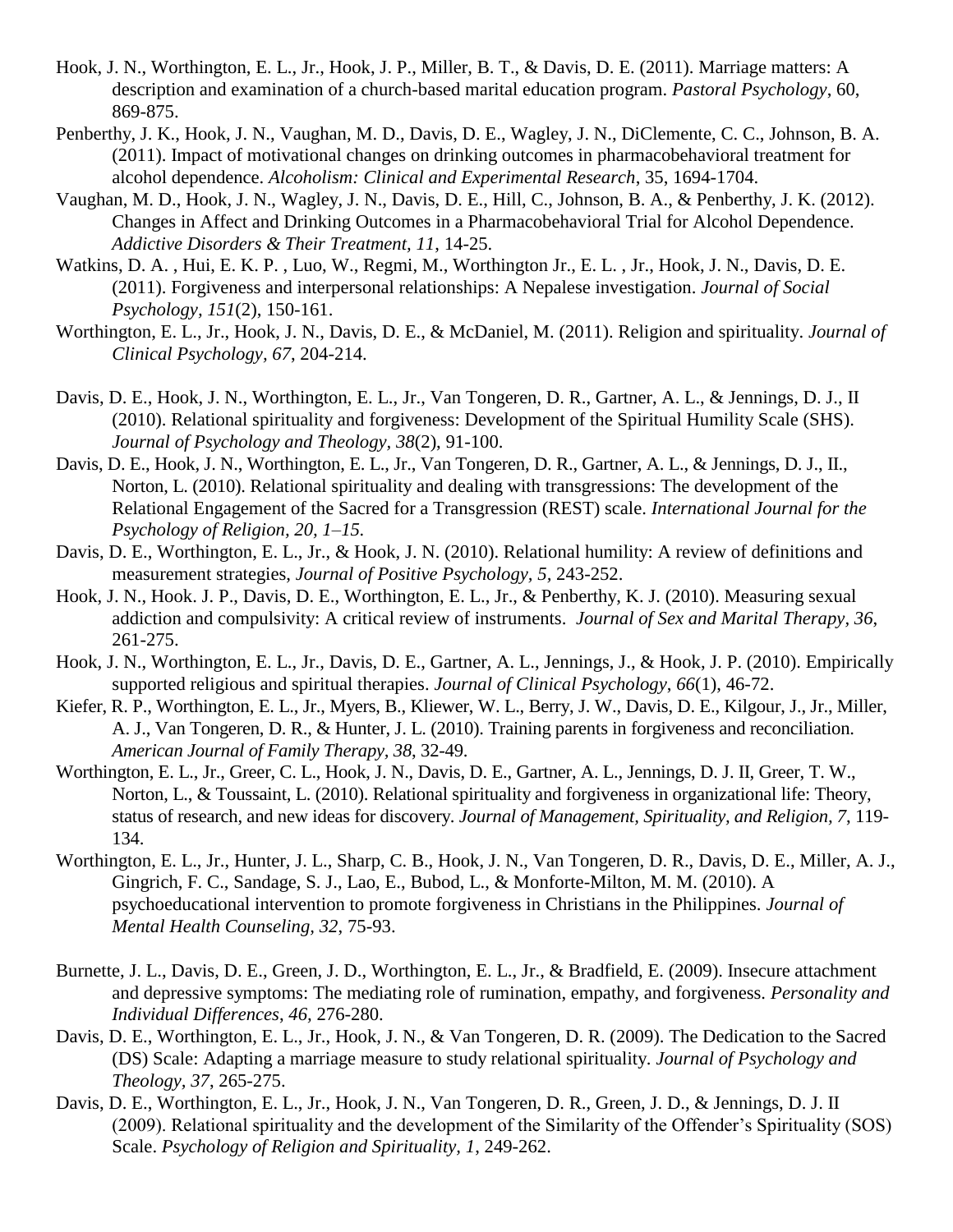- Davis, D. E., Hook, J. N., & Worthington, E. L., Jr. (2008). Relational spirituality and forgiveness: The roles of attachment to God, religious coping, and viewing the transgression as a desecration. *Journal of Psychology and Christianity, 27*, 293-301*.*
- Worthington, E. L., Jr., Scherer, M., Hook, J. N., Davis, D. E., Gartner, A. L., Campana, K., & Sharp, C. B. (2008). Adapting a secular forgiveness intervention to include religion and spirituality. *Journal of Counseling and Spirituality, 26*, 171-186.

# **BOOK CHAPTERS**

## *Committed*

- Griffin, B., Worthington, E. L., Davis, D. E., Hoyt, B., Wade, N. (2012). Conceptual Models of Forgiveness and Physical Health. In E. Worthington, L. Toussaint, and D. Wiliams (Eds.), Forgiveness and Health: Scientific Evidence and Theories Relating Forgiveness to Better Health.
- Lavelock, C., Worthington, E. L., Hook, J. N., Davis, D. E. (2012). Conceptual Models of Forgiveness and Physical Health. In E. Worthington, L. Toussaint, and D. Wiliams (Eds.), Forgiveness and Health: Scientific Evidence and Theories Relating Forgiveness to Better Health.
- Penberthy, J. K., Wagley, J. N., Vaughan, M. D. (in press). Brief Introduction and Overview of Behavioral, Cognitive, and Other Evidence Based Psychotherapies.
- Worthington, E. L., Berry, J. D., Hook, J.N., Davis, D. E., Ripley, J. S., Greer, C. L. (in press). Psychotherapy with Mainline Protestants: Lutheran, Presbyterian, Episcopal/Anglican, and Methodist. In P. Scott Richards & Allen E. Bergin (Eds.), Handbook of psychotherapy and religious diversity (pp. xx-xx). Washington, DC: American Psychological Association.
- Worthington, E. L., Jr., Lavelock, C., Van Tongeren, D. R., Jennings, D. J. II, Gartner. A. L., Davis, D. E., & Hook, J. N. (in press). Virtue in positive psychology. In K. Timpe & C. Boyd (Eds.), *Virtues and their vices* (pp. ). New York: Oxford University Press, in press.
- Worthington, E. L., Jr., Greer, C. L., Sandage, S. J., Griffin, B. J., Davis, D. E., & Lavelock, C. E. (2013). Relational spirituality and forgiveness: A synthesis of models. In Russell R. Manning (Ed.), *Faithful enrichment: Essays at the interface of psychology, theology, and religion. In Honour of Fraser Watts* (pp. ). London: Ashgate Press, in preparation.

## *In Press (n = 10)*

- Davis, D. E., Hook, J. N., Worthington, E. L., Jr., & Wade, N. G. (in press). Religious and spiritual health promoting and disease preventing interventions for older adults. In T. P. Gullotta & M. Bloom, Encyclopedia of primary prevention and health promotion,  $2<sup>nd</sup>$  ed. (pp. ). New York: Kluwer Academic.
- Hook, J. N., Davis, D. E., Worthington, E. L., Jr., & Wade, N. G. (in press). Religious and spiritual health promoting and disease preventing interventions for adults. In T. P. Gullotta & M. Bloom, Encyclopedia of primary prevention and health promotion,  $2<sup>nd</sup>$  ed. (pp. ). New York: Kluwer Academic.
- Hook, J. N., Worthington, E. L., Jr., & Davis, D. E. (2012). Religious and spiritual psychotherapies in counseling psychology. In Nadya A. Fouad (Ed.-in-Chief), Jean A. Carter & Linda M. Subich (Assoc. Eds.), APA handbooks in psychology: APA handbook of counseling Vol. 2 (pp. 417-432). Washington, DC: American Psychological Association.
- Jennings, D. J., II, Davis, D. E., Hook, J. N., Worthington, E. L., Jr. (in press). Christian-Accommodative Cognitive Therapy for Depression. In Aten Worthington (Eds.), xx.
- Van Tongeren, D. R., Worthington, E. L., Jr., Davis, D. E., Hook., J. N., Gartner, A. L., Jennings, D. J. II., Greer, C. L., & Greer, T. W. (2012). Forgiveness and religion: Update and current status. For M. R. Maarmi (Ed.), *Mapping forgiveness*. Oxford, England: Interdisciplinary Press, in press.
- Woodruff, E., Van Tongeren, D. R., Davis, D. E., McElroy, S., & Hook, J. N. (in press). Humility and religion: Benefits, difficulties, and a model of religious tolerance. Chapter for C. Kim-Prieto (Ed.), Positive Psychology of Religion and Spirituality Across Cultures. New York: Springer.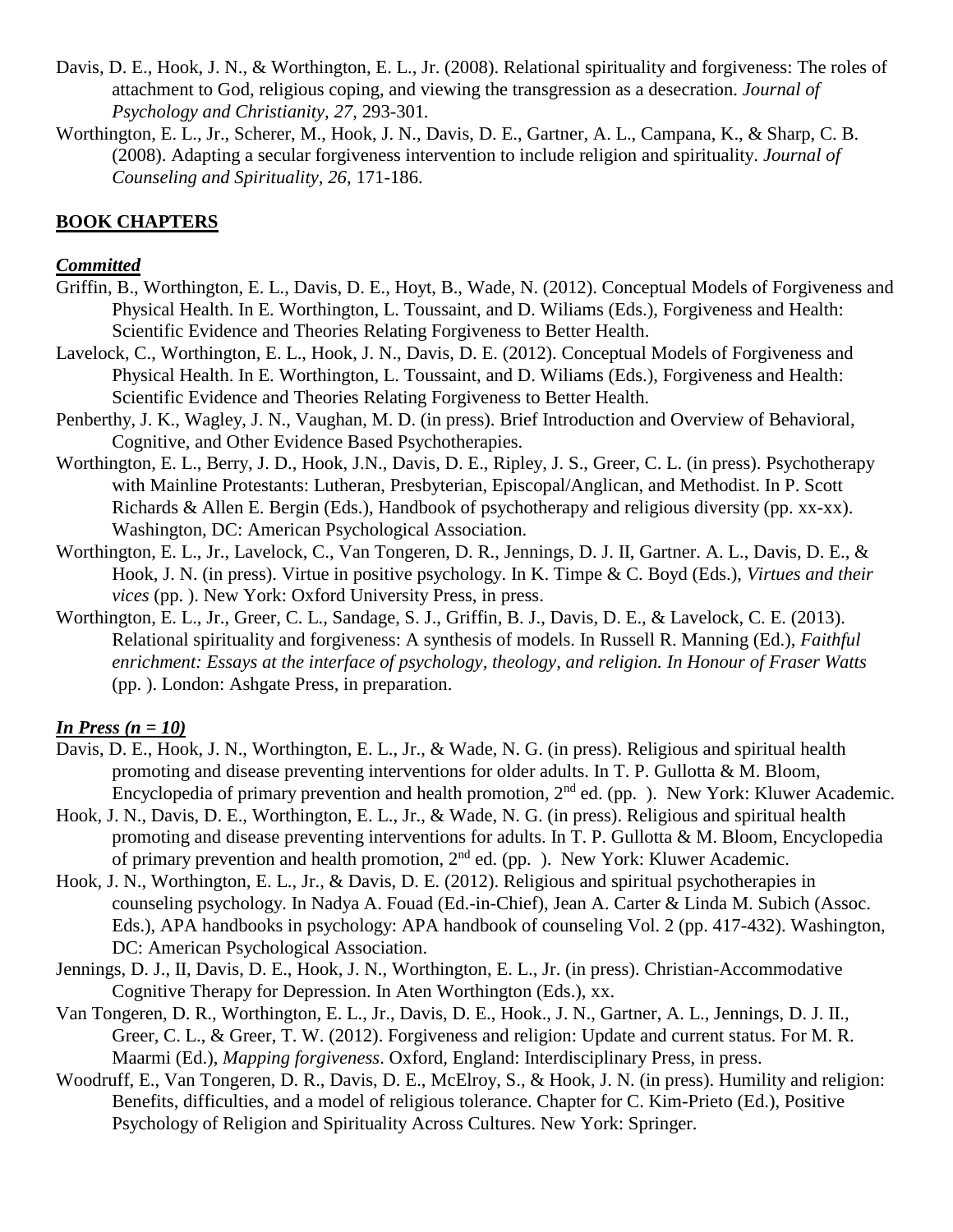- Worthington, E. L., Jr., Davis, D. E., Hook, J. N., Van Tongeren, D. R., Gartner, A. L., Jennings, D. J. II, Greer, C. L., & Lin, Y. (2012). Forgiveness. In Ray Paloutzian & Crystal Park (Eds.), *Handbook of religion and spirituality, 2nd ed (pp. 476-497)*. New York: Guilford Press.
- Worthington, E. L., Jr., Gartner, A. L., Jennings, D. J. II, & Davis, D. E. (2013). Teaching forgiveness in positive psychology. In Jeffrey J. Froh & Acacia C. Parks (Eds.), Activities for teaching positive psychology: A guide for instructors (pp. 105-108). Washington, DC: American Psychological Association.
- Worthington, E. L., Jr., Hook, J. N., Davis, D. E., Gartner, A. L., & Jennings, D. J., II. (2013). Conducting empirical research on religiously accommodated treatments. In Kenneth I. Pargament (Ed.-in-Chief), A. Mahoney, & E. Shafranske (Assoc. Eds.), APA handbooks in psychology: APA handbook of psychology, religion, and spirituality: Vol 2 (pp. 651-669). Washington, DC: American Psychological Association.

*(n = 12)*

- Van Tongeren, D. R., Worthington, E. L., Jr., Davis, D. E., Hook., J. N., Gartner, A. L., Jennings, D. J. II., Greer, C. L., & Greer, T. W. (2012). Forgiveness and religion: Update and current status. For M. R. Maarmi (Ed.), *Mapping forgiveness* (pp. 53-70). Oxford, England: Interdisciplinary Press.
- Worthington, E. L., Jr., Davis, D. E., Hook, J. N., Gartner, A. L., Jennings, D. J., II, Greer, C. L., Van Tongeren, D. R., & Greer, T. W. (2012). Forgiveness and reconciliation within the psychology of religion and spirituality. In J. D. Aten, K. O'Grady, & E. L. Worthington, Jr. (Eds.), *The psychology of religion and spirituality for clinicians: Using research in your practice* (pp. 275-302). New York: Brunner-Routledge.
- Worthington, E. L., Jr., Davis, D. E., Hook, J. N., Gartner, A. L., Webb, J., Toussaint, L., & Sandage, S. J. (2012). Forgiveness. In T. Plante (Ed.), *Religion. spirituality, and positive psychology: Understanding the psychological fruits of faith* (pp. 63-78). Santa Barbara, CA: Praeger/Greenwood.
- Davis, D. E., Hook, J. N., Gartner, A. L., Jennings, D. J., II, Van Tongeren, D. R., Greer, C. L., Greer, T. W., & Worthington, E. L., Jr. (2010). Positive psychology as a solution to evil. For J. Harold Ellens (Ed.), *Explaining evil: Vol 3, Responses and solutions* (pp. 220-236). New York: Praeger, in press.
- Jennings, D. J., II, Gartner, A. L., Hook, J. N., Davis, D. E., Van Tongeren, D. R., Greer, C. L., Greer, T. W., & Worthington, E. L., Jr. (2011). Punishment as a restraint of evil. For J. Harold Ellens (Ed.), *Explaining evil: Vol 3, Responses and solutions* (pp. 41-59). New York: Praeger.
- Van Tongeren, D. R., Green, J. D., Davis, J. L, Davis, D. E., Worthington, E. L., Jr., Hook, J. N., Gartner, A. L., Jennings, D. J., II, Greer, C. L., & Greer, T. W. (2011). Meaning in life as a restraint of evil. For J. Harold Ellens (Ed.), *Explaining evil: Vol 3, Responses and solutions* (pp. 203-219 ). New York: Praeger, in press.
- Worthington, E. L., Jr., Davis, D. E., Hook, J. N., Miller, A. J., Gartner, A. L., & Jennings, D. J., II. (2011). Promoting forgiveness as a religious or spiritual intervention. In J. D. Aten, M. R. McMinn, & E. L., Worthington, Jr. (Eds*.*). *Spiritually oriented interventions for counseling and psychotherapy* (pp. 169- 196). Washington, D. C.: American Psychological Association.
- Worthington, E. L., Jr., Hook, J. N., Davis, D. E., McDaniel, M. A. (2011). Religion and spirituality. In John C. Norcross (Ed.), *Relationships that work, 2nd ed*. (pp. ). New York: Oxford University Press.
- Worthington, E. L., Jr., Hook, J. N., Davis, D. E., Gartner, A. L., Jennings, D. J., II, Greer, C. L., & Greer, T. W. (2010). Forgiveness and religion and spirituality: An update. In Maamri, M., Nevin, N., & Worthington, E. L., Jr. (Eds.), *A journey through forgiveness* (pp. 49-58). Oxford, England: Inter-Disciplinary Press.
- Worthington, E. L., Jr., Davis, D. E., Hook, J. N., Gartner, A. L., Jennings, D. J., II, Greer, C. L., Van Tongeren, D. R., & Greer, T. W. (2010). Forgiveness and the role of religion and spirituality (pp. ). In J. D. Aten, K. O'Grady, & E. L. Worthington, Jr. (Eds.), *The psychology of religion and spirituality for clinicians: Using research in your practice* (pp. ). New York: Brunner-Routledge, in press.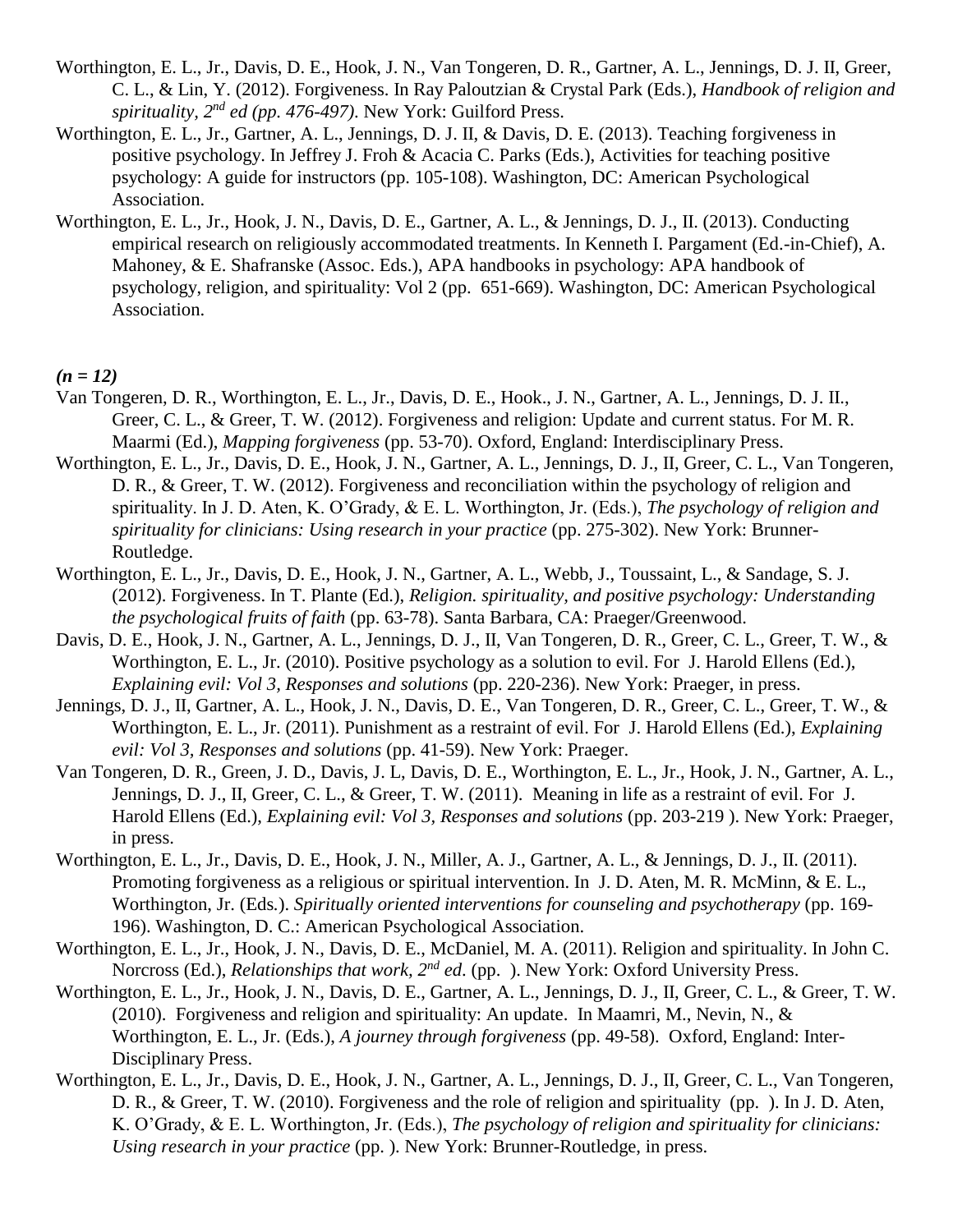- Worthington, E. L., Jr., Davis, D. E., Hook, J. N., Gartner, A. L., & Jennings, D. J., II. (2009). Relational spirituality and forgiveness. In J. H. Ellens (Ed.), *The healing power of spirituality: How religion helps us* (pp. 41-58). Westport, CT: Praeger.
- Worthington, E. L., Jr., Sandage, S. J., Davis, D. E., Hook, J. N., Miller, A. J., Hall, M. E. L., & Hall, T. W. (2009). Training therapists to address spiritual concerns in clinical practice and research. In J. D. Aten & M. M. Leach (Eds.), *Spirituality and the Therapeutic Process: A Guide for Therapists* (pp. 267-292)*.*  Washington D.C.: American Psychological Association.

## **OTHER NON-REFEREED PUBLICATIONS**

### *In Press (n = 5)*

Davis, D. E. & Hook, J.N. (in press). *The Science of Humility, APA Monitor, in press.*

- Hook, J. N., Watkins, C. E., Jr., Davis, D. E., & Owen, J. (in press). Humility: The paradoxical foundation for psychotherapy expertise. *Psychotherapy Bulletin.*
- Worthington, E. L., Jr., Hook, J. N., Davis, D. E., Gartner, A. L., & Jennings, D., J., II. (in press). REACH: An evidence-based group intervention to help Christians forgive. *Christian Counseling Connection, 16*, 10- 11*.*
- Worthington, E. L., Jr., Davis, D. E., & Hook, J. N. (in press). Effectiveness of psychotherapy. In Tim Clinton & Ron Hawkins (Eds.), *Popular encyclopedia of Christian counseling* (pp. ). Eugene, OR: Harvest House.
- Worthington, E. L., Jr., Davis, D. E., & Hook, J. N. (in press). Efficacy of Christian counseling. In Tim Clinton & Ron Hawkins (Eds.), *Popular encyclopedia of Christian counseling* (pp. ). Eugene, OR: Harvest House.
- Worthington, E. L., Jr., Davis, D. E. (in press). Outcome Research on Christian-Focused Treatments Has Come of Age. *Christian Counseling Today, xx, xx-xx.*

#### *(n = 5)*

- Hook, J. N., & Davis, D. E. (2012). Religion and spirituality. In Sharon Zoumbaris, *Encyclopedia of wellness (pp. 707-711). Greenwood: Santa Barbara, CA.*
- Worthington, E. L., Jr., Hook, J. N., Davis, D. E., Gartner, A. L., & Jennings, D. J. II. (2010). REACH: An evidence-based group intervention to help Christians forgive. *Christian Counseling Connection, 16*(4), 9-10.
- Worthington, E. L., Jr., Ripley, J. S., Davis, D., & Wood, B. T. (2010). Forgiveness. In D. Leeming, K. Madden, & S. Marlan (Eds.), *The encyclopedia of psychology and religion*). New York: Springer.
- Worthington, E. L., Jr., Hook, J. N., Davis, D. E., & Ripley, J. S. (2009). Empirically supported Christian treatments for counseling. *Christian Counseling Today, 16* (3), 34-36.
- Worthington, E. L., Jr., Davis, D. E., Hook, J. N., & Miller, A. J. (2008). Recent research in marital and sex therapy. *Christian Counseling Today, 15*, 28-31.

#### **CONFERENCE PRESENTATIONS**

- Davis, D. E., Jordan, T., Joshua N. Hook, Owen, J., Everett L. Worthington. Racial forgiveness. Paper presented at the Society for Counseling Psychology Conference, Atlanta, GA, Atlanta, GA, March 13, 2014.
- Davis, D. E., Owen, J., Hook, J. N. Cultural humility. Paper presented at the Society for Counseling Psychology Conference, Atlanta, GA, Atlanta, GA, March 13, 2014.
- Davis, D. E., Hook, J. N. Self-forgiveness meta-analysis. Paper presented at the Christian Association for Psychological Studies International Conference, Atlanta, GA, April 4, 2014.
- Davis, D. E., Hook, J. N. Cultural Humility in Psychotherapy with Religious Clients. Paper presented at the Christian Association for Psychological Studies International Conference, Atlanta, GA, April 4, 2014.
- Davis, D.E. (2014, January). *Forgiveness of identity-related offenses*. Paper presented at Institute for Research in Psychology and Spirituality, Los Angeles, January 5, 2014.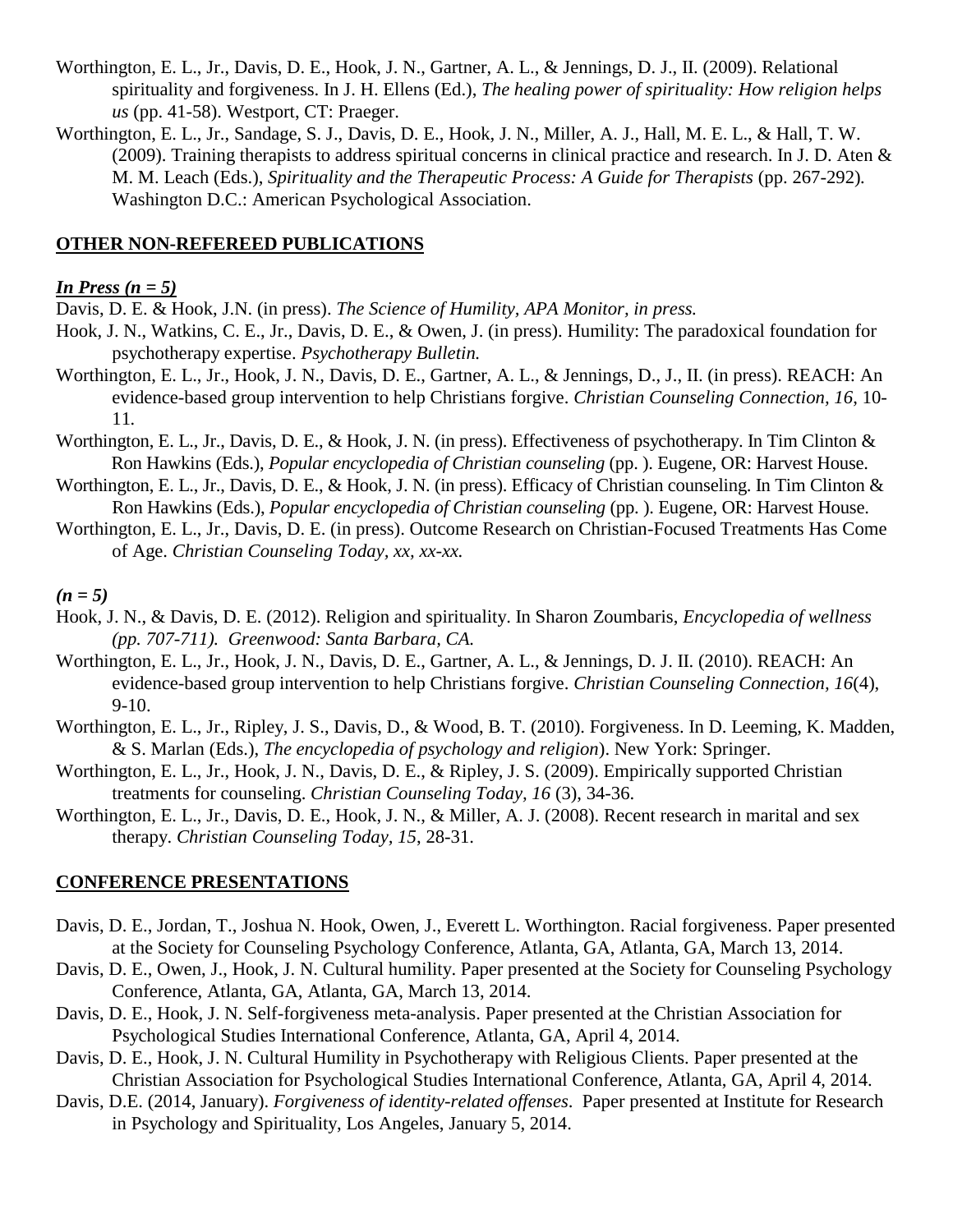- Aten, J. D., Bennett, P. R., Hill, P. C., Davis, D. E., & Hook, J. N. (2013, August). Predictors of God concepts and God control after hurricane Katrina. Paper presented at the American Psychological Association conference, Honolulu, August 3, 2013.
- Aten, J. D., Cook, S., Hook, J. N., & Davis, D. E. (2013, April). Posttraumatic growth, health, and religiousness in the wake of Hurricane Katrina. Poster presented at the Christian Association for Psychological Studies International Conference, Portland, April 5, 2013.
- Davis, D. E., & Hook, J. N. (2013, January). Humility research. Paper presented at the Institute for Research on Psychology and Spirituality, La Mirada, January 5, 2013.
- Davis, E. B., Hook, J. N., & Davis, D. E. (2013, January). Processes underlying the development and change of God images and God concepts. Paper presented at the Institute for Research on Psychology and Spirituality, La Mirada, January 5, 2013.
- Hook, J. N., & Davis, D. E. (2013, April). Cultural humility: Acknowledging limitations in one's multicultural competencies. Paper presented at the Christian Association for Psychological Studies International Conference, Portland, April 5, 2013.
- Sharp, C. A., Zahl, B. P., Gibson, N. J. S., Davis, E. B., Davis, D. E., & Hook, J. N. (2013, August). Evidencebased recommendations for the assessment of God representations. Paper presented at the American Psychological Association conference, Honolulu, August 3, 2013.
- Woodruff, E., Van Tongeren, D. R., McElroy, S., Davis, D. E., & Hook, J. N. (2013, August). Humility and religion: Benefits, difficulties, and a model of religious tolerance. Paper presented at the American Psychological Association conference, Honolulu, August 4, 2013.
- Hook, J. N., & Davis, D. E. (2012, August). Cultural humility: Acknowledging the limitations of multicultural competence. Poster presented at the American Psychological Association conference, Orlando, August 2, 2012.
- Hook, J. N., & Davis, D. E. (2012, August). Incorporating religion and spirituality into psychotherapy: Evidence for effectiveness and recommendations for researchers and clinicians. Paper presented at the American Psychological Association conference, Orlando, August 2, 2012.
- Ripley, J. S., Sells, J., Dwiwardani, C., Hargrave, T., Hook, J. N., & Davis, D. E. (2012, March). Phronesis and the marriage relationship. Symposium presented at the Christian Association for Psychological Studies International Conference, Washington DC, March 29, 2012.
- Hook, J. N., Davis, D. E., Worthington, E. L., Jr. (2011, March). *Cultural humility*. Paper presented at the Christian Association for Psychological Studies, Indianapolis, IN, March 30, 2011.
- Worthington, E. L., Jr., Hook, J. N., & Davis, D. E. (2011, August). Spiritually oriented interventions with Christian clients. Paper presented at the American Psychological Association Conference, Washington DC, August 4, 2011.
- Davis, D. E., Hook, J.N., Worthington, E.L., Jr. (2010, April). *Primer on humility*. Paper presented at the Christian Association for Psychological Studies, Kansas City, KA, April 16<sup>th</sup>, 2010.
- Penberthy, J. K., Hook, J. N., Vaughn, M. D., Davis, D. E., Wagley, J. N., DiClemente, C. C., & Johnson, B. J. (2010, May). Impact of motivational changes on drinking outcomes in pharmaco-behavioral treatment for alcohol dependence. Poster presented at the University of Virginia Psychiatry and Neurobehavioral Sciences Resident/Fellow Research Conference, University of Virginia, May 13, 2010.
- Davis, D. E. (2009, October). *What I have learned about promoting forgiveness in those who are spiritual or religious*. Presentation as International Es.Pe.Re. conference, Brazil, October 9<sup>th</sup>, 2009.
- Davis, D. E. (2009, November). *Empirically supported Christian therapies: A review*. Paper presented at the Christian Association for Psychological Studies East Conference, Chambersburg, PA November, 7, 2009.
- Davis, D. E., Hook, J. N., Dorn, K. N., Van Tongeren, D. R., & Worthington, E. L., Jr. (2009, April). *Adapting the cyberball paradigm to measure forgiveness*. Poster presented at the VCU Graduate Student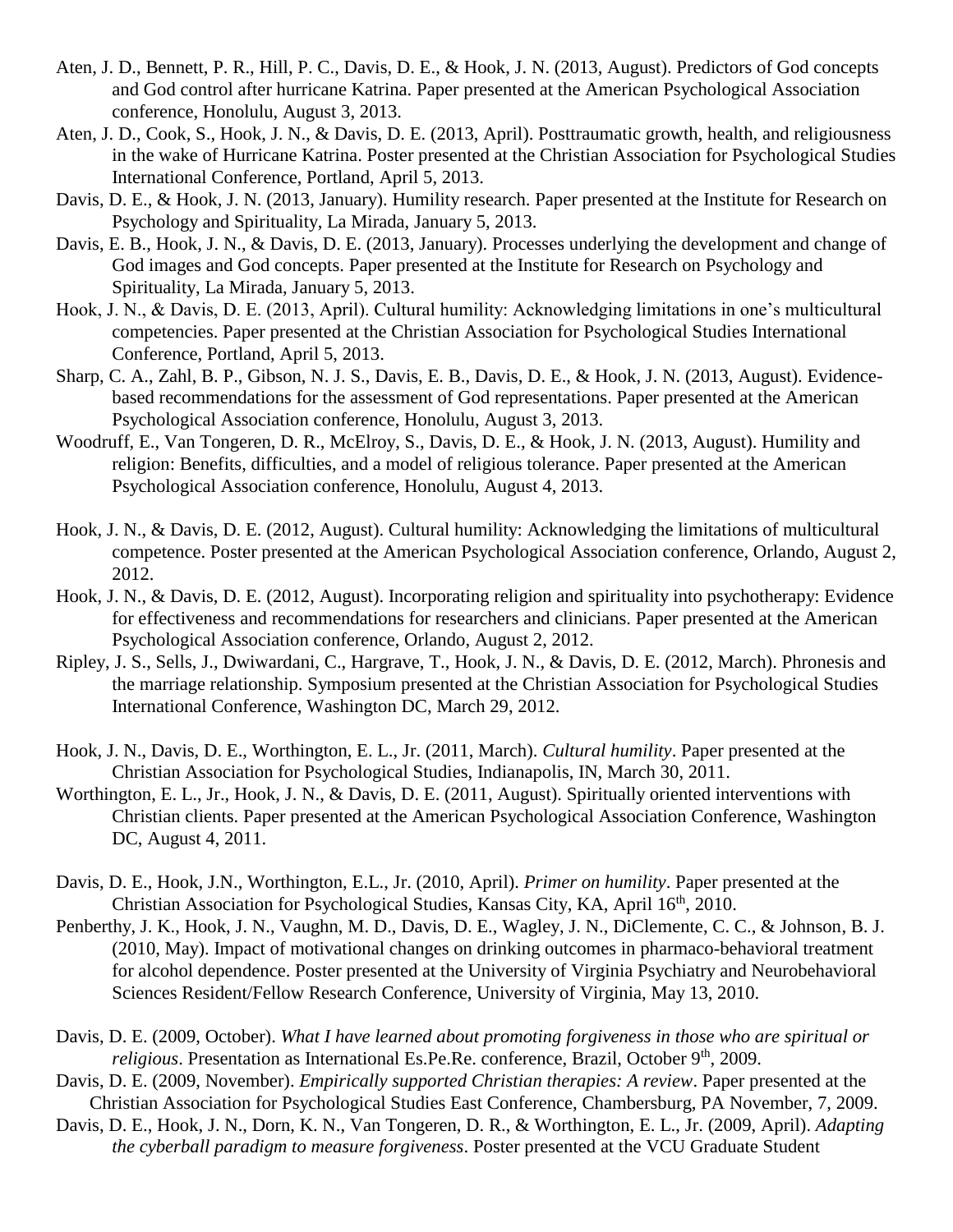Association Annual Research Symposium and Exhibit, Virginia Commonwealth University, April 21, 2009.

- Davis, D.E. (2009, January). *Relational Humility*. Paper presented at Institute for Research in Psychology and Spirituality, Los Angeles, January 3, 2009.
- Davis, D. E., Worthington, E. L., Jr., & Hook, J. N. (2009, April). *Relational humility: A subjective review of the empirical literature*. Poster presented at the Christian Association for Psychological Studies National Conference, Orlando, April 4, 2009.
- Gartner, A. L., Worthington, E. L., Jr., Hook, J. N., Davis, D. E., & Jennings, D. J. II. (2009, April). The acceptance of a communicated offer of forgiveness in romantic relationships. Poster presented at the VCU Graduate Student Association Annual Research Symposium and Exhibit, Virginia Commonwealth University, April 21, 2009.
- Gartner, A. L., Worthington, E. L., Jr., Hook, J. N., Davis, D. E., & Jennings, D. J. II. (2009, November). The acceptance of a communicated offer of forgiveness by a romantic partner. Poster presented at the Christian Association for Psychological Studies East Conference, Chambersburg, November, 7, 2009.
- Hook, J. N., Worthington, E. L., Jr., Davis, D. E., Gartner, A. L., Jennings, D. J. II., & Hook, J. P. (2009, April). *Empirically supported religious and spiritual therapies*. Paper presented at the Mid-Year Conference on Religion and Spirituality, Loyola Columbia Graduate Center, April 4, 2009.
- Hook, J. N., Worthington, E. L., Jr., Davis, D. E., Gartner, A. L., Jennings, D. J. II., & Hook, J. P. (2009, April). *Empirically supported religious and spiritual therapies*. Poster presented at the Christian Association for Psychological Studies National Conference, Orlando, April 4, 2009.
- Hook, J. N., Worthington, E. L., Jr., Davis, D. E., Jennings, D. J. II., & Gartner, A. L. (2009, September). A nationwide study of Christian marriage counseling. Paper presented at the American Association of Christian Counselors World Conference, Nashville, September 18, 2009.
- Davis, D.E., Worthington, Jr., E.L., (2008, January). *Adapted Marriage Measures of Relational Spirituality*. Paper presented at Institute for Research in Psychology and Spirituality, Los Angeles, January 6, 2008.
- Davis, D. E., Worthington, E. L., Jr., & Hook, J. N. (2008, November). *Relational humility: A subjective review of the literature on humility*. Paper presented at the Christian Association for Psychological Studies East Conference, Chambersburg, November 8, 2008.
- Hook, J. N., Worthington, E. L., Jr., Davis, D. E., Gartner, A. L., Jennings, D. J. II., & Hook, J. P. (2008, November). *Empirically supported Christian therapies: A review*. Paper presented at the Christian Association for Psychological Studies East Conference, Chambersburg, November, 7, 2008.
- Worthington, E. L., Jr., Hunter, J. L., Sharp, C. B., Hook, J. N., Van Tongeren, D. R., Davis, D. E., Miller, A. J., Gingrich, F. C., Lao, E., Bubod, L., Sandage, S. J., & Monforte, M. V. (2008, March). *A psychoeducational intervention to promote forgiveness in Christians in the Philippines*. Poster presented at the International Counseling Psychology Conference, March 7, 2008.
- Worthington, E. L., Jr., Berry, J. W., Miller, A. J., Sharp, C. B., Canter, D. E., Hook, J. N., Davis, D. E., Scherer, M., Campana, K. L., Wade, N. G., Yarhouse, M., & Ripley, J. S. (2008, March). *A controlled clinical trial of marriage enrichment interventions*. Poster presented at the International Counseling Psychology Conference, Chicago, March 7, 2008.
- Davis, D.E., Worthington, Jr., E.L., (2007, March). *Relational spirituality and forgiveness*. Paper presented at the forgiveness symposium, Christian Association for Psychological Studies, Philadelphia, March 23, 2007.
- Miller, A. J., Hook, J. N., Davis, D. E., Worthington, E. L., Jr., Georges, A. V., Stone, A. M., & Velez, C. N. (2007, April). *The effects of mood on forgiveness*. Poster presented at the Graduate Student Symposium, VCU, April 10, 2007.

# **CLINICAL EXPERIENCE**

**Pre-doctoral Internship**

*Counseling and Psychological Services, Clemson University,*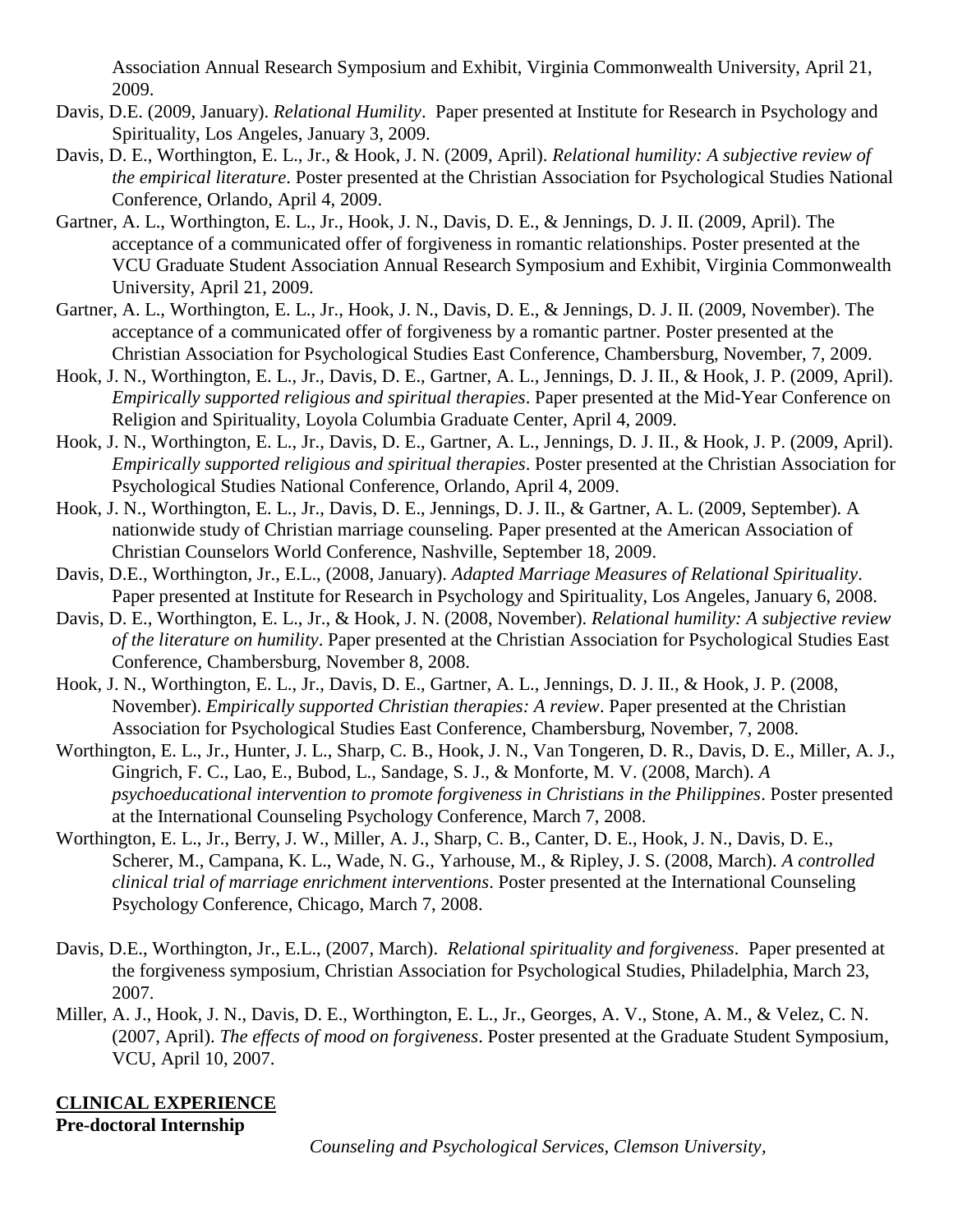|                                   | Clemson, SC<br>Provided weekly psychotherapy, group therapy, outreach, and consultation                                                     |
|-----------------------------------|---------------------------------------------------------------------------------------------------------------------------------------------|
| <b>Advanced practicum student</b> |                                                                                                                                             |
| <b>August 2009-May 2010</b>       | University Counseling Services, Virginia Commonwealth University,<br>Richmond, VA                                                           |
|                                   | Provided weekly group psychotherapy                                                                                                         |
| <b>Practicum student</b>          |                                                                                                                                             |
| May 2009-May 2010                 | University of Virginia Center for Addiction Research and Education (CARE),<br>Richmond, VA.                                                 |
|                                   | Provided weekly structured CBT for persons diagnosed with substance use<br>disorders. Administered diagnostic and neurological assessments. |
| <b>Practicum student</b>          |                                                                                                                                             |
| <b>August 2008-May2009</b>        | University Counseling Services, Virginia Commonwealth University,<br>Richmond, VA                                                           |
|                                   | Provided weekly individual therapy                                                                                                          |
| <b>Practicum student</b>          |                                                                                                                                             |
| May 2007-May 2008                 | Center for Psychological Services and Development, Richmond, VA<br>Provided weekly individual and couple psychotherapy                      |

## **EDITORIAL SERVICE**

**Editorial Board Member:** Journal of Counseling Psychology

#### **Ad hoc Reviewer:**

Journal of Personality and Social Psychology, Emotion, Personality and Social Psychology Bulletin, Psychotherapy, *Communication Research*, *Journal of Clinical Psychology, Journal of Positive Psychology*, *Journal of Psychology and Christianity*, *Journal of Psychology and Theology, Journal of Social and Personal Relationships*, *Journal of Social Psychology*, *Psychology of Religion and Spirituality, John Templeton Foundation*

#### **NATIONAL SERVICE**

APA Division 36, Program Review Committee (2012—present) CAPS Program Review Committee (2013—Present)

## **COLLEGE OF EDUCATION AND HUMAN DEVELOPMENT SERVICE**

Technology Grant Committee (2014)

## **DEPARTMENTAL SERVICE**

#### **Georgia State University**

Search committee (2012-2013 School Psychology) Academic Review Committee (2013-2014) Manage SONA pool for Counseling and Psychological Services Manage Advance Methods in Positive Psychology Lab Chair search committee (2014-2015 School and Mental Health Counseling Assistant Professor)

## **Virginia Commonwealth University**

Counseling Psychology Program Assistant Student Representative to Faculty Meetings (2007-2008) Program Task Force (2007-2008)

## **PROFESSIONAL ASSOCIATIONS**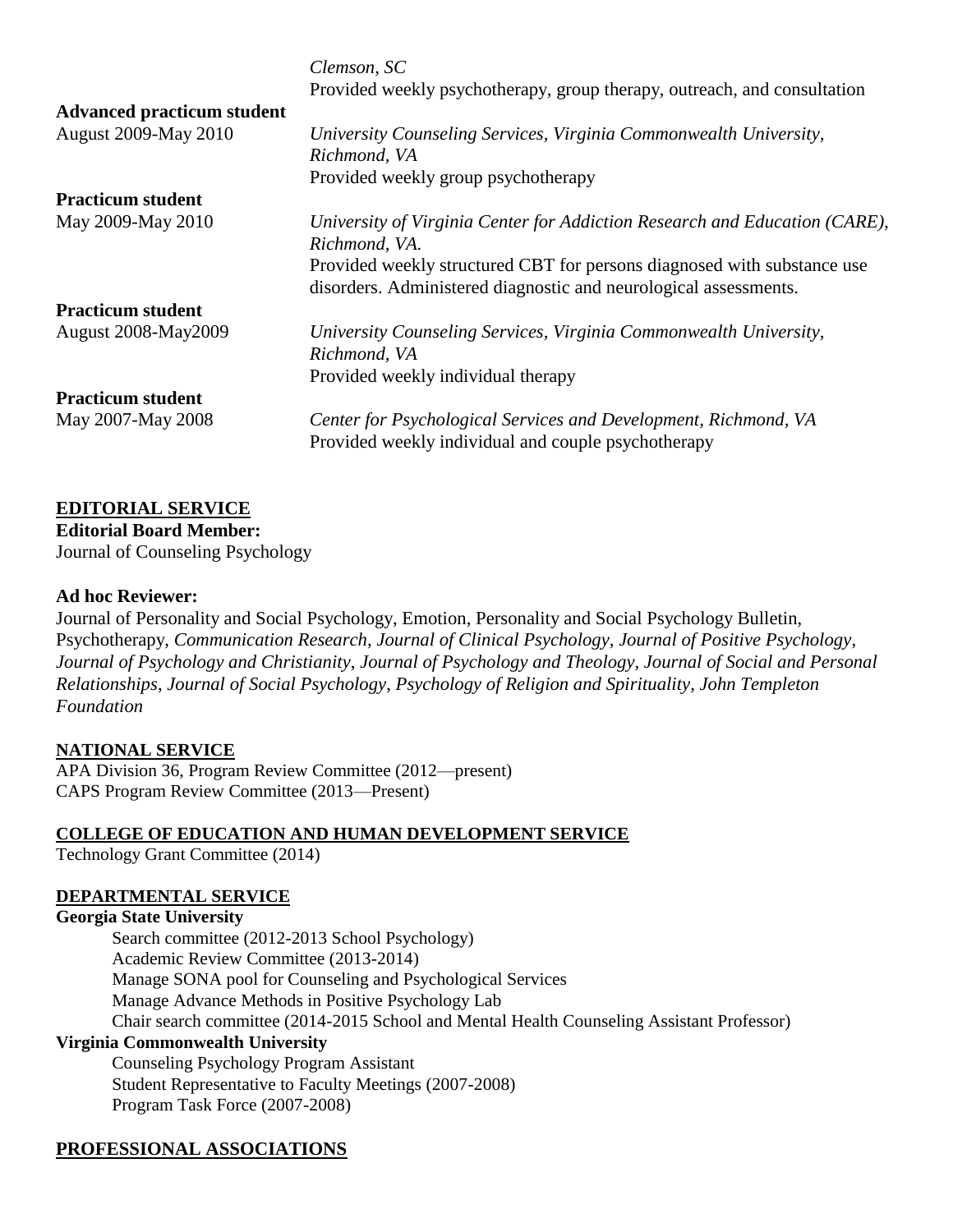American Psychological Association Division 17: Society of Counseling Psychology Division 36: Society for the Psychology of Religion and Spirituality Christian Association for Psychological Studies

## **REFERENCES**

Everett L. Worthington, [eworth@vcu.edu,](mailto:eworth@vcu.edu) (804) 828-1150 Joshua N. Hook, [joshua.hook@unt.edu,](mailto:joshua.hook@unt.edu) (940) 369-8076 Kenneth G. Rice, [kgr1@gsu.edu,](mailto:kgr1@gsu.edu) (404) 413-8172 Joel Meyers, [jpmeyers@gsu.edu,](mailto:jpmeyers@gsu.edu) (404) 413-8192